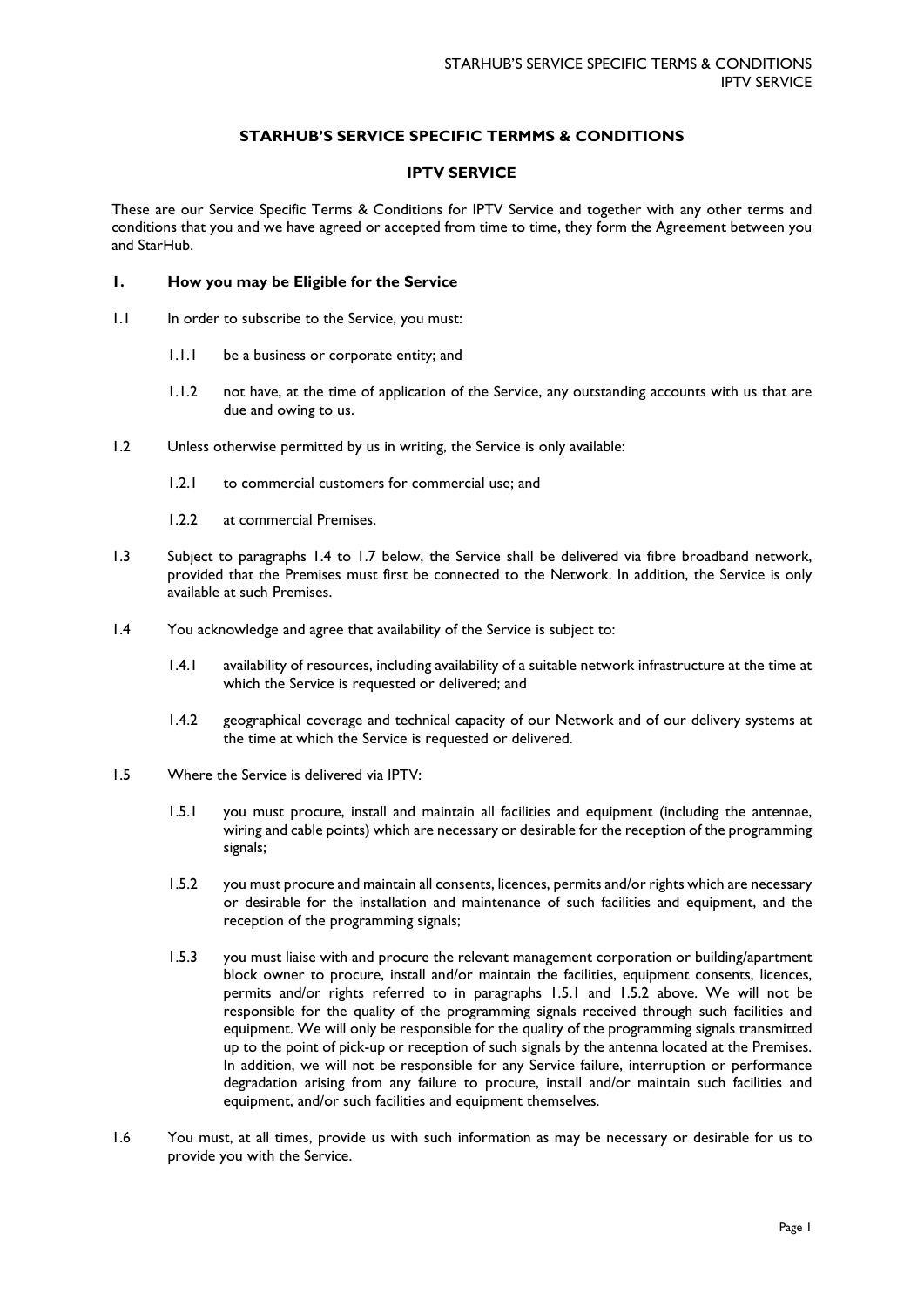<span id="page-1-0"></span>1.7 We may choose not to accept your application at our discretion.

## **2. Minimum Period of Service**

- 2.1 The initial Minimum Period of Service for our post-paid Service is 6 continuous months or such other period as may be agreed by us and stated in the application form) from the commencement date as determined in accordance with paragraph [3.1](#page-1-1) below. Upon expiry of the initial Minimum Period of Service, the Service will be renewed automatically on a monthly basis.
- 2.2 In computing whether or not you have fulfilled the Minimum Period of Service, any period for which the Service is suspended or ceased will not be counted. If the Service is suspended or ceased and subsequently reactivated, the Minimum Period of Service will be automatically extended by such period of suspension or cessation.

### <span id="page-1-1"></span>**3. Duration of Service**

- 3.1 The Service under this Agreement will commence on:
	- 3.1.1 the date of successful on-site installation of the Equipment by us, if you request us to install the Equipment;
	- 3.1.2 the date of sign up for the Service and collection of the Equipment, if you self-install the Equipment; or
	- 3.1.3 such other date as may be stated in the application form that we have accepted or our work order or otherwise approved by us in writing.
- 3.2 If you cancel your application for the Service before the commencement of the Service, you shall pay us our prevailing cancellation Charges.
- 3.3 This Agreement will continue until terminated according to the provisions of this Agreement.

#### **4. Scope of the Service**

- 4.1 We will provide the Service to you at the Service Address according to the particulars set out in the relevant application form, service agreement or work order (that we provide to you), unless this Agreement is terminated in accordance with the provisions of this Agreement.
- 4.2 Unless otherwise permitted by us in writing, you may receive and use the Service at the Service Address only. You must not permit the splitting of signal from the Service either within or outside the Premises. You must not exhibit in public or collect any fees for the exhibition of the Content in the Service. Unless otherwise permitted by us in writing, the Service is supplied to commercial properties exclusively. Where an agent enters into a Service agreement (including a management corporation for and on behalf of subsidiary proprietors, or an employer for and on behalf of employees), the agent warrants that the supply is to commercial properties only.
- 4.3 You may request us to change, from time to time, the Service particulars set out in the relevant service agreement or work order (that we provide to you), subject to our written agreement and your payment of the prevailing administrative fee chargeable by us. If there is such change, the subscription Charges payable and the Service particulars will be amended accordingly. For the avoidance of doubt, you will continue to be liable for the payment of such revised subscription Charges.

#### **5. System Requirements and Using the Service**

5.1 You are responsible for ensuring your equipment and systems connected to the Network meet the minimum system requirements of the Service as we may determine from time to time, and that they are compatible and may properly function and inter-operate with the Equipment, the Service and the Network. We will not be liable for any Equipment, Service or Network failure or performance issues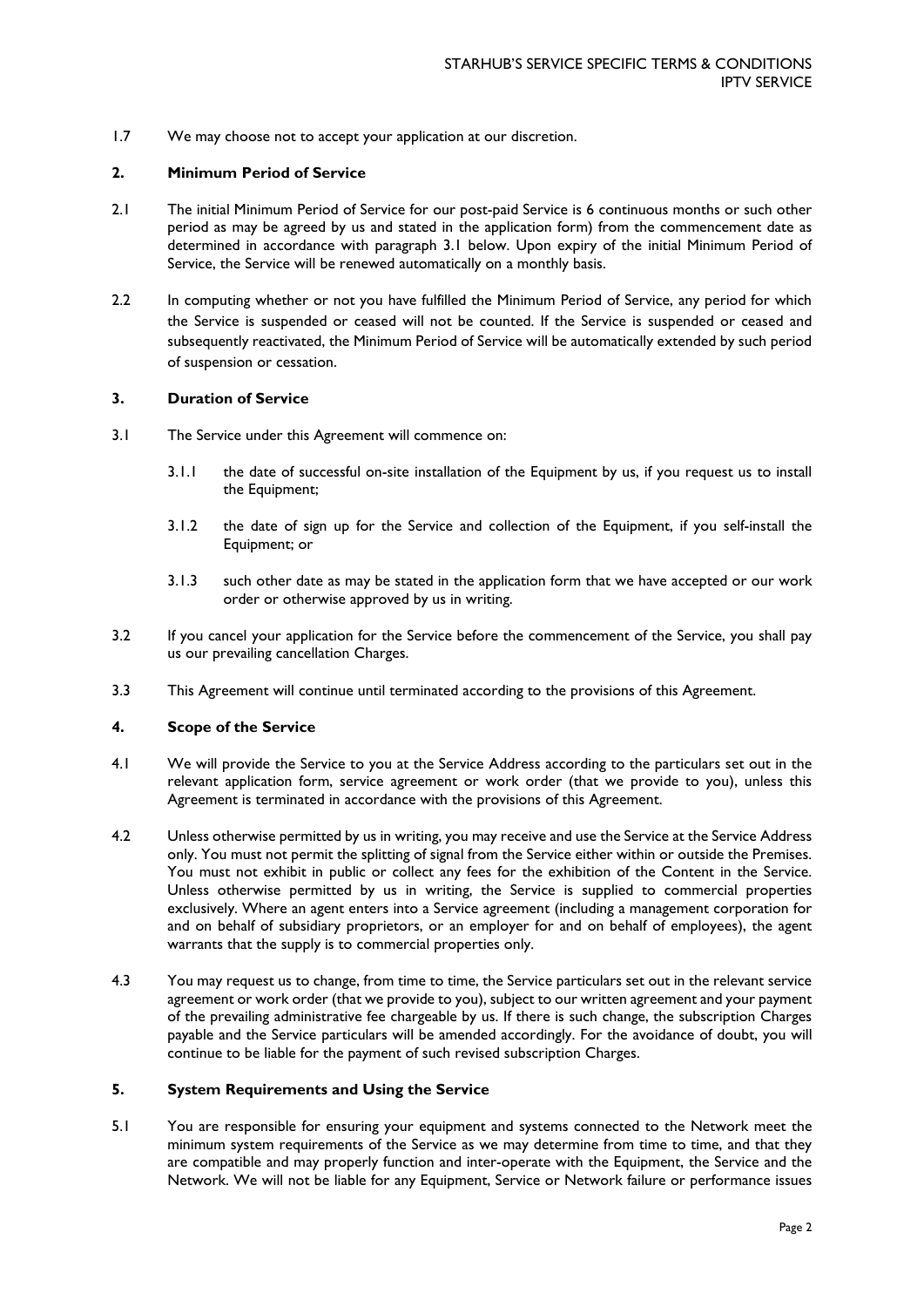resulting from non-compliance with such requirements. You acknowledge and accept that certain applications, equipment and systems are not supported by the Service.

- 5.2 You must exhibit the channels or programmes received as part of the Service in their entirety without any interruptions including all titles, credits, logos and copyright notices. You will not, for any purpose whatsoever, alter, reproduce, edit, supplement, omit or circumvent any channel or programme received as part of the Service, including the insertion of crawlers or advertisements immediately before, during or after the exhibition or broadcast of the channel or programme.
- 5.3 We may, at any time and without any notice to you, temporarily suspend the Service for operational reasons such as repair, maintenance, upgrade or improvement of the Service or because of an emergency. We will restore the Service as soon as reasonably practicable. We may also modify the Service in order to keep pace with the prevailing demands and technological developments, at our discretion and without any notice to you. We will not be liable to you or any third party under this paragraph 5.3.
- 5.4 The use of the Service is subject to any instructions, notices and directions as we may determine from time to time.
- 5.5 You shall provide access, space, power feed and such reasonable assistance as we may require, without charge, to carry out any site survey, to provision any activities relating to the Service, to undertake the Works, operate and from time to time maintain the Network, including to test for and repair fault or signal leakage. Where circumstances permit, we will give you reasonable advance notice of required access.
- 5.6 You agree to provide access, space, licence, right of way and easements on or through the Premises as we may reasonably require, without charge, for the purposes of installing, inspecting or maintaining such equipment as may be required to provide the service to other properties.

#### **6. Network Maintenance**

- 6.1 Only we shall be entitled to maintain the Network. Unless we otherwise stipulate, you will be required to pay the standard annual Network maintenance fee as may be prescribed by us from time to time.
- 6.2 We reserve the right to charge you at our standard prescribed rate for responding to a request to remedy a fault in the Network if it is subsequently ascertained by us that the fault is caused by you or your equipment or systems.
- 6.3 Subject to the terms and conditions of this Agreement, we will connect the Premises to the Network and provide such services and/or equipment as may be specified and more particularly described in the application form that forms part of this Agreement. You will use and access all such services and equipment in accordance with our applicable terms and conditions.
- 6.4 Ownership of the Network shall remain vested in us at all times, notwithstanding that parts of the Network may be located on your Premises as fixtures or otherwise or the connection of any equipment or cables by you to the Network.

### <span id="page-2-0"></span>**7. Deposit**

- 7.1 We may require you to place a deposit as security for the performance of your obligations to us. We may also require the amount of the deposit to be increased from time to time, before we provide or continue to provide any Services to you. This deposit is separate from your payment of the Charges and you may not require us to offset it against your outstanding Charges. However, we may apply some or all of the deposit to offset any outstanding amounts you owe us.
- 7.2 If there is any amount of your deposit remaining when the Service is terminated and all other amounts payable by you have been paid, we will refund the balance to you without interest.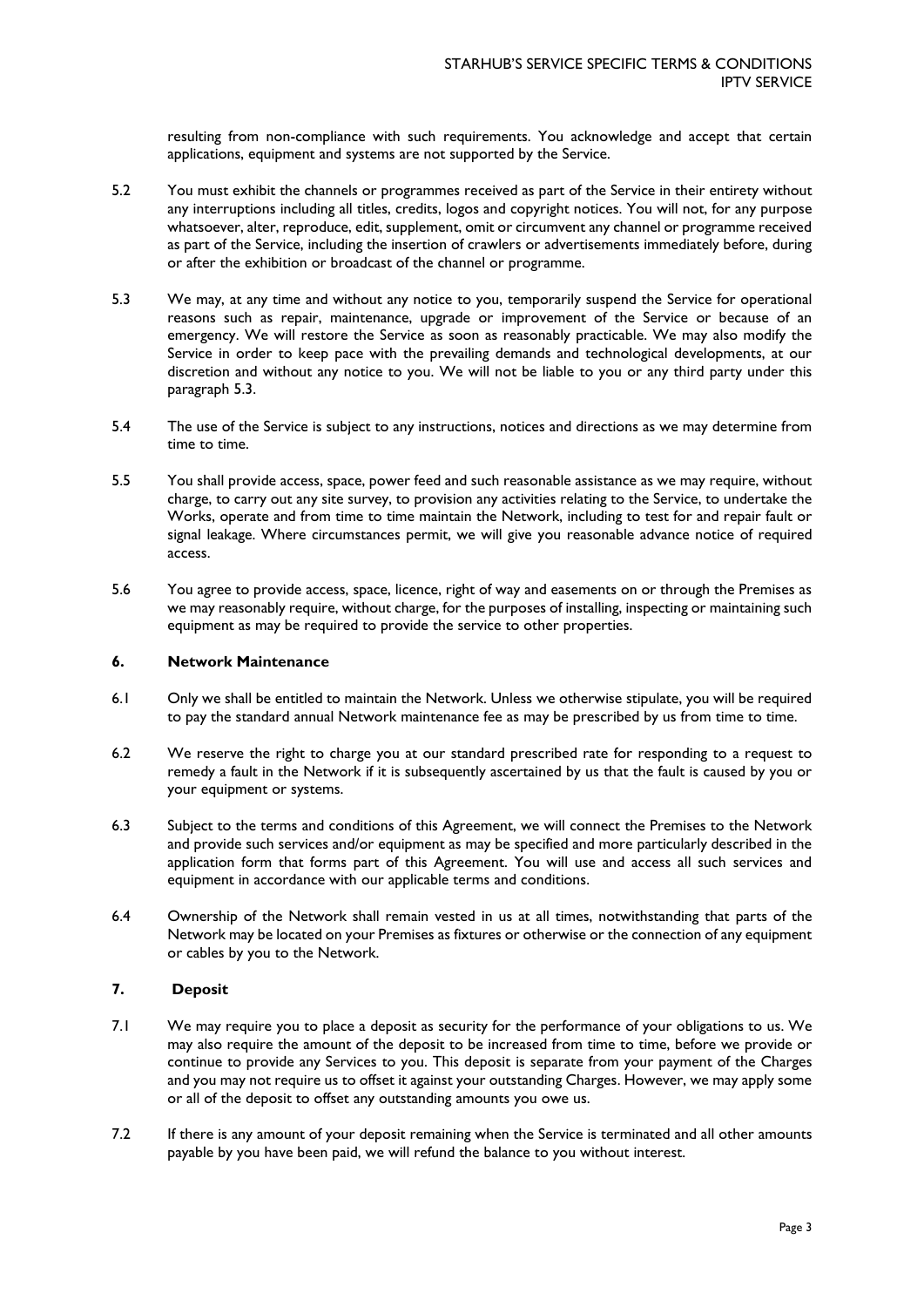7.3 The deposit does not affect our other rights against you, including the right to terminate any Service if you do not make payments when due.

#### **8. Paying for the Service**

- 8.1 You are liable to pay for the Service or the Equipment at such Charge(s) as we may determine from time to time.
- 8.2 For our post-paid Service, you will be billed in advance for the subscription Charge at monthly intervals or such intervals as we may decide, unless you elect to prepay the subscription fees. You will be subject to a standard late payment interest or fee as decided by us from time to time if payment is not received by us by the relevant due date. Late interest is currently at 1.5% per month from the date the unpaid amount was due and payable, calculated on a daily basis.
- 8.3 You may pay through GIRO, cheque, credit card, cash or online payment portals. For our post-paid Service, any change in the method of payment will only be effected from the next billing cycle onwards.
- 8.4 Billing and payment disputes that may be raised by you will be treated in accordance with our Business General Terms & Conditions.

### **9. Equipment**

- 9.1 In order to access the Service, you must acquire such Equipment as may be determined by us. You may acquire the Equipment by renting it from us. If you wish to subscribe to our post-paid digital Service, you must rent the digital set-top box and (if we deem necessary) head-end equipment from us. You must pay us our prescribed Charge(s) for the rental.
- 9.2 If you rent the Equipment from us, the Equipment will remain our property at all times. You must not allow any person to modify such Equipment without our prior written consent.
- 9.3 You must keep the Equipment in a suitable place and appropriate conditions for the Equipment, including any necessary electrical power supply. You must also use and maintain the Equipment in good working condition (fair wear and tear excepted) in accordance with the guidelines, instructions or specifications given to you.
- 9.4 You must ensure that the Equipment shall at all times remain in your custody at the Service Address and be used only to receive the Service.
- 9.5 You are solely responsible for the Equipment and must not modify or in any way interfere with it, nor allow anyone else (other than a person authorised by us) to do so. You will not change the electronic serial number or equipment identifier of the Equipment or perform a factory reset of the Equipment without our prior written consent. We reserve the right to suspend or terminate your Service if we determine that you have tampered with the Equipment.
- 9.6 We reserve the right to charge you at our standard rates for responding to a service call or request to change or replace or reconfigure any defective Equipment. We may not charge you if we subsequently determine that the malfunction or defect is not caused by or attributable to your act, omission, equipment or systems.
- 9.7 You must comply with all applicable laws and instructions, notices or directions issued by the relevant regulatory authorities or us from time to time regarding the installation, use, operation or upgrade of the Equipment.
- 9.8 Once we notify you, you must grant us access to the Equipment and the Software embedded therein as and when we deem necessary or desirable to carry out any equipment upgrade.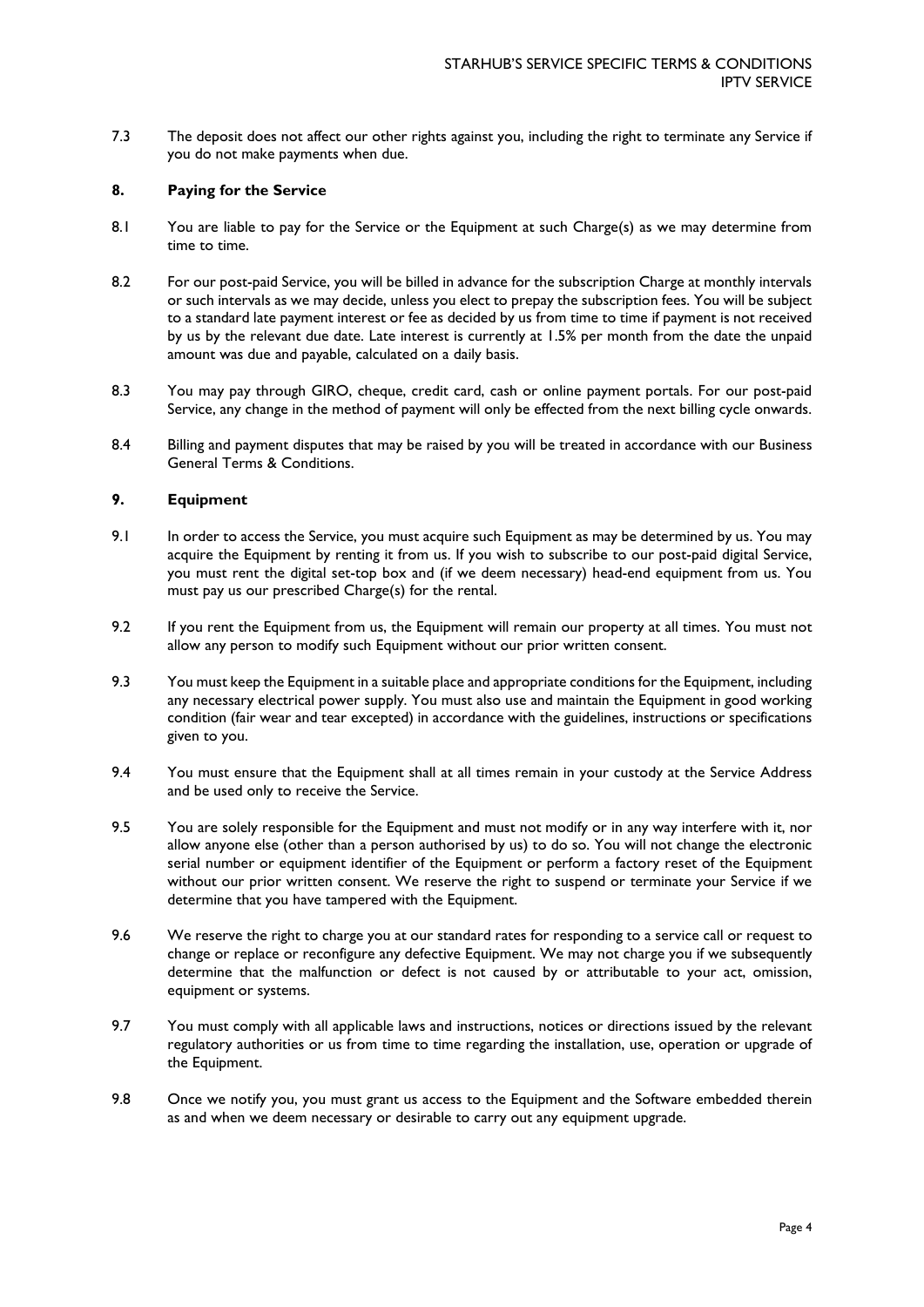### **10. Content and Your Responsibilities**

- 10.1 You are responsible for the use of the Service under your account(s) and for any Content disseminated through your account(s).
- 10.2 You must not use or allow any part of the Service to be used:
	- 10.2.1 to transmit or post any Content which may be defamatory, offensive, indecent, objectionable or illegal, or which may cause annoyance, harassment, irritation, inconvenience or anxiety to anyone. This includes transmitting or posting junk mail, "spam", chain letters, solicitations (commercial or non-commercial) or distributing mail to any party who has not given permission to be included in the distribution;
	- 10.2.2 to transmit or post any Content which may give rise to civil liability or otherwise violate any applicable laws, rules or regulations;
	- 10.2.3 to transmit any Content that contains viruses, worms, trojan horses, time bombs, cancelbots or any other harmful, damaging or destructive programs;
	- 10.2.4 to make or attempt any unauthorised access to any part or component of the Service, the Network or any third party systems or networks to which you can connect through the Service directly or otherwise;
	- 10.2.5 to disrupt the various networks that are connected to the Service or violate the regulations, policies or procedures of such networks;
	- 10.2.6 to collect and/or disseminate information about others or their email addresses without their consent;
	- 10.2.7 for any fraudulent, illegal or improper purposes or to violate anybody's rights or in any way which may affect other users' enjoyment of or access to any Service or cause annoyance, harassment, irritation, inconvenience or anxiety to anyone;
	- 10.2.8 in any manner or for any purpose which may constitute a violation or infringement of the rights of any party including their intellectual property or confidentiality rights;
	- 10.2.9 to be resold or otherwise provided to third parties without our prior written consent, whether for profit or not;
	- 10.2.10 to transmit any Content received under the Service to any personal computer, laptop, mobile phone or other similar device(s) unless otherwise permitted by us; and
	- 10.2.11 to transmit any Content received under the Service outside the geographic boundaries of Singapore unless otherwise permitted by us.
- 10.3 You acknowledge and agree that through your use of the Service, you may encounter Content which may be deemed offensive, indecent, or objectionable, which Content may or may not be identified as such. You agree to use the Service at your sole risk and that we will not have any liability to you for Content that you may have access to, including Content that you may find offensive, indecent, or objectionable.
- 10.4 You acknowledge and agree that Content accessed through the Service may be altered with technology and/or rules which protect digital information from access and we may limit or restrict your usage of Content to certain usage rules as may be determined by us and our licensors (the "**Usage Rules**"). You agree to comply with the Usage Rules. The Usage Rules may be controlled and monitored by us for compliance purposes, and we reserve the right to enforce the Usage Rules with or without notice to you.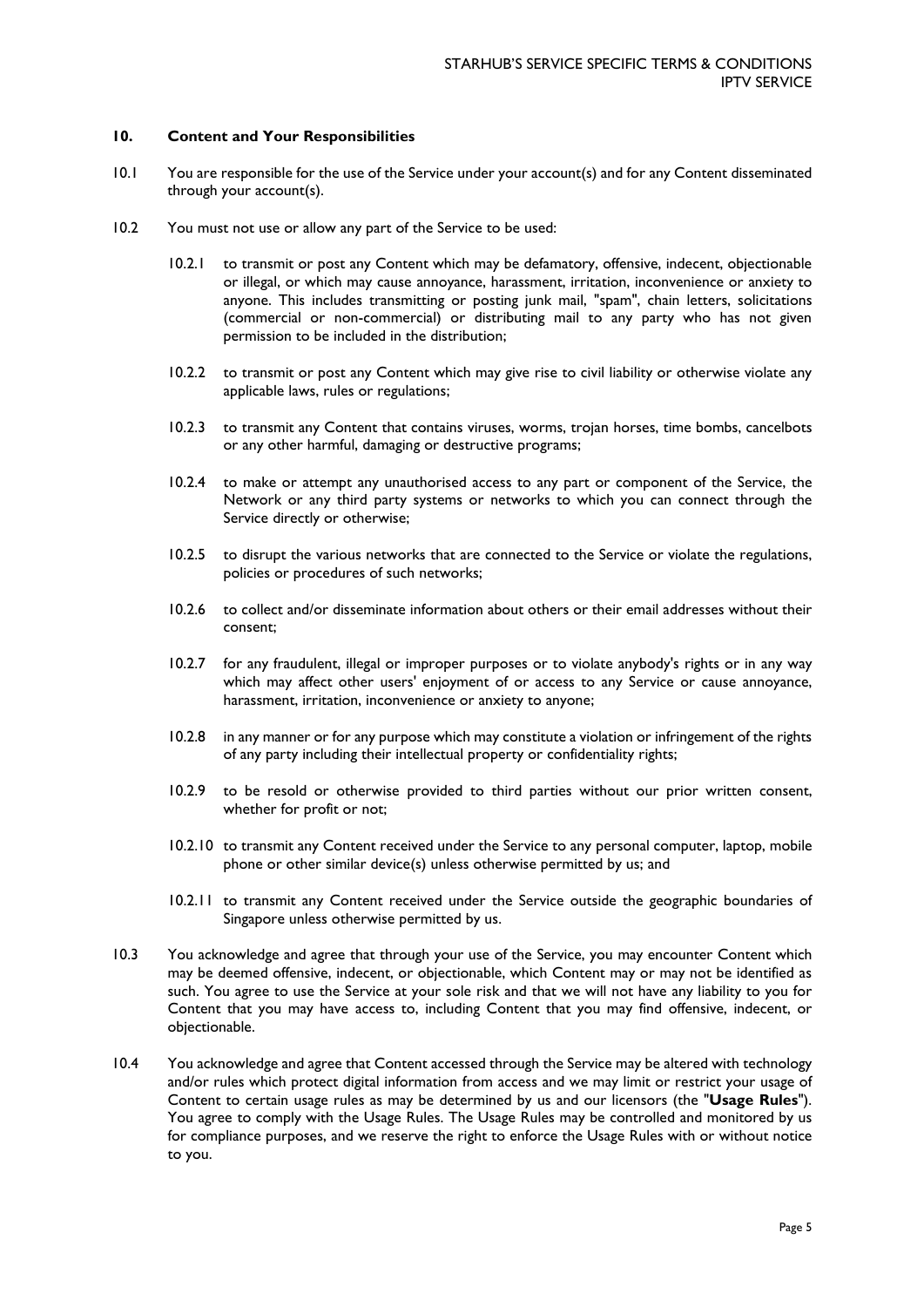### **11. Installation**

- 11.1 Where you request for installation of the Equipment or where collection of the Equipment is required, you will provide us, our employees and contractors safe access to your Premises to perform this Agreement (including the installation or collection of the Equipment). You represent and warrant that you are the lawful owner or occupier of such Premises and that you have obtained all necessary consents, licences and permits to allow us, our employees and contractors to provide such installation and/or collection.
- 11.2 You are solely responsible for any Service failure due to changes you have requested to the system configurations. You will bear any Charges for rectifying such failure caused by you or any third parties.
- 11.3 Standard Charges will be chargeable for installation of the Equipment and any cable-points at your Premises and collection of the Equipment.

### **12. No Unauthorised Acts**

- 12.1 You shall not undertake or howsoever permit any Unauthorised Acts and shall notify us as soon as you are aware of any Unauthorised Acts. You shall fully defend, indemnify and hold us and our related corporations (including our and our related corporations respective employees, representatives, agents and officers), harmless from and against any and all liability (including costs or damages) each or all of the foregoing may incur or suffer in relation to Unauthorised Acts committed on the Premises resulting from your acts or omissions or arising from the use of the Network by you.
- 12.2 You shall ensure that none of your equipment and systems connected to the Network shall cause or be intended to be used for an Unauthorised Act.

#### **13. Removal/Relocation of Network**

13.1 You will not remove or relocate, or permit any third party to remove or relocate, any part of the Network (including any equipment belonging to us that is connected to the Network) from the Premises without giving us at least 6 months' prior written notice and obtaining our prior written consent. This is even where the Premises have been disconnected from the Network or this Agreement has been terminated. We shall be entitled to impose our standard prescribed Charges for undertaking any removal or relocation of the Network, including signal diversion costs.

### **14. Liability**

- 14.1 The Service (including any installation or support Service if applicable) is provided on an "as is" and "as available" basis. You agree that you use the Service or rely on any Content at your sole risk. To the fullest extent allowed by the law, we do not give any assurances, guarantees, or warranties (including any warranties of merchantability, satisfactory quality, fitness for a particular purpose and noninfringement), either express or implied, in relation to such Service or Content. No advice or information, whether oral or written, obtained by you from us or through the Service will create any warranty that is not expressly given in this Agreement.
- 14.2 Except as set out in this Agreement, we expressly exclude all other liability we may have to you, including all liability in contract, tort, negligence, misrepresentation, strict liability or statute for any failure in the Network or in the provision of the Works, or for any form of cost, expense, loss or damage (even if such cost, expense, loss or damage was caused fraudulently, wilfully, recklessly, maliciously or negligently) howsoever suffered or incurred by you arising from the use of or connection to the Network or the Works or in the non-provision of the Works or the Network connection, including any failure to connect, leakage or loss of information or data and loss of profits, revenues, business or anticipated savings. This exclusion applies for our benefit and that of the Service Providers whose networks are connected to each other or to the Network, all companies, directly or indirectly owned, wholly or partly owned or controlled by us or any of these parties, and all their officers, employees, contractors and agents or anyone else to whom we or these parties are responsible (the "**Relevant Parties**") and whether it relates to anything caused by or resulting from anything we and/or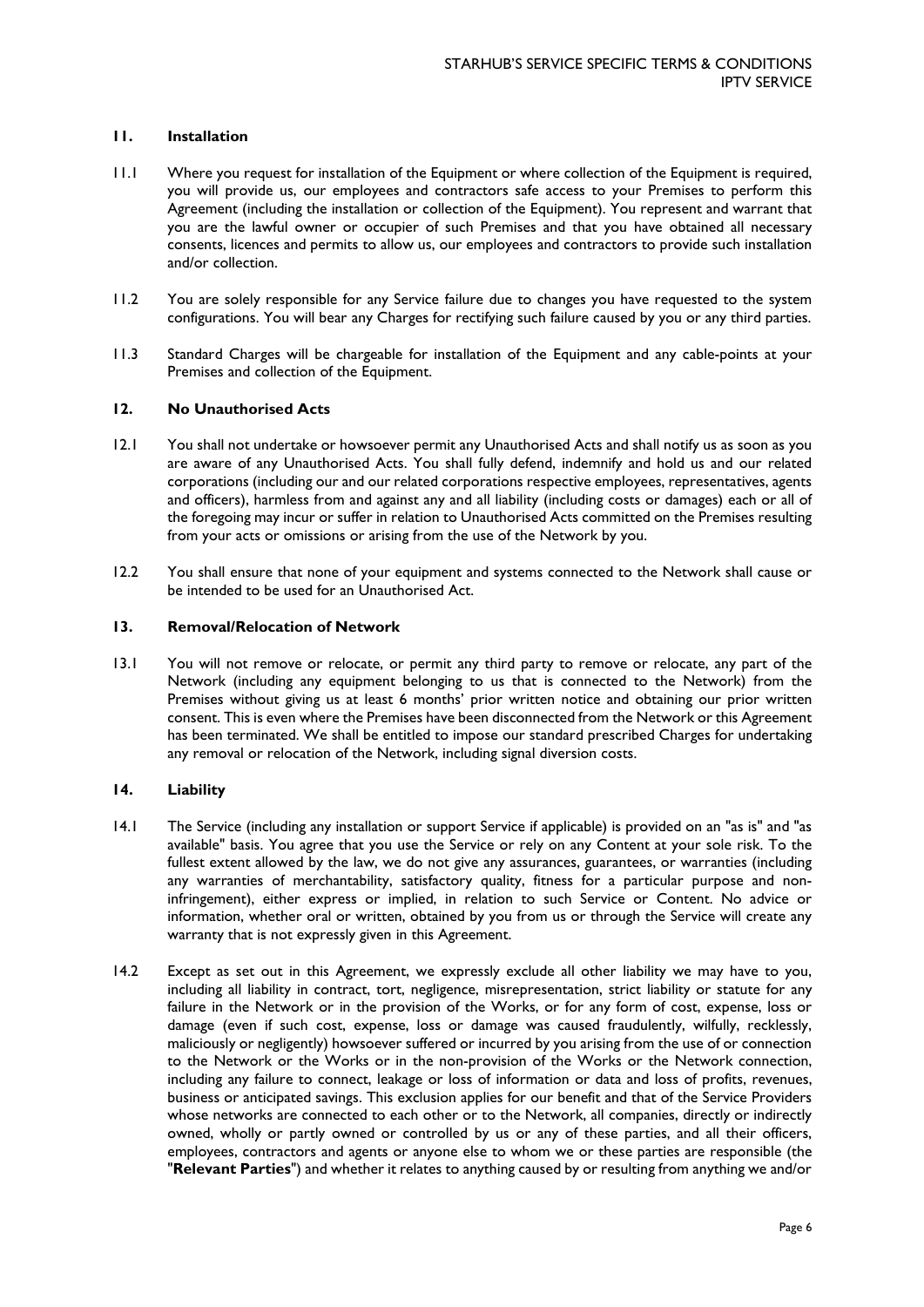any of the Relevant Parties do or omit to do or delay in doing (even if done, omitted or delayed fraudulently, wilfully, recklessly, maliciously or negligently), whether or not it is contemplated or authorised by any agreement you have with us.

- 14.3 Neither we nor any of the Relevant Parties is liable for any special, incidental, indirect, consequential or punitive damages, losses, costs or expenses, or any loss of profits, revenue, business and/or anticipated savings, even if caused fraudulently, wilfully, recklessly, maliciously or negligently.
- 14.4 If any of the exclusions set out in this paragraph 14 does not apply, our aggregate liability for damages, losses, costs or expenses suffered or incurred by you and anyone else (whether in contract, tort, negligence, misrepresentation, strict liability or statute or otherwise) in any 12-month period will not exceed the lower of (i) the Charges paid during that period; (ii) the rebate granted to you during that period; or (iii) our payment (to the relevant provider) of the annual Network maintenance fees in respect of your Services during that period.
- 14.5 The exclusions of liability above do not apply to any liability for death or personal injury resulting from our negligence or to any liability which cannot be lawfully excluded or restricted under the Unfair Contract Terms Act (Cap. 396).
- 14.6 If you are dissatisfied with the Service or with the Content, products or services available on or through the Service or with any of the terms and conditions of this Agreement, your sole and exclusive remedy is to discontinue accessing and using the Service or terminate the Service according to this Agreement (early termination Charges may apply).

### **15. Resale**

15.1 The Services are provided to you solely for your own business use. You must not resell, transfer or otherwise provide the Services or the Equipment (which we lease or rent to you) to third parties without our prior written consent, whether for profit or otherwise. We reserve the right to immediately suspend or terminate your Service if we determine, in our absolute discretion, that you use the Service for any of the aforementioned or similar activities.

### <span id="page-6-0"></span>**16. Ending and Suspending the Service**

- 16.1 In addition to the rights either party may have against the other party under this Agreement for any antecedent breach of this Agreement and subject to the provisions of this paragraph [16,](#page-6-0) this Agreement or the Service hereunder may be terminated by either party giving at least 1 month's written notice to the other party unless otherwise mutually agreed in writing.
- <span id="page-6-2"></span>16.2 If you give us notice that ends during the applicable Minimum Period of Service, you must immediately pay us an early termination Charge equivalent to the aggregate of the monthly recurring Charges for the remainder of the unfulfilled Minimum Period of Service.
- 16.3 If the Service or this Agreement is terminated pursuant to paragraph 9.5 above, paragraph [16.4](#page-6-1) or [16.5](#page-7-0) below, you will compensate us for any damages or losses we may suffer because of the termination. In addition, if such termination occurs during the applicable Minimum Period of Service, you have to pay us the sums referred to in paragraph [16.2](#page-6-2) above.
- <span id="page-6-5"></span><span id="page-6-4"></span><span id="page-6-3"></span><span id="page-6-1"></span>16.4 In the event of any of the following:
	- 16.4.1 you breach any of the terms and conditions of this Agreement or any other agreement you have with us;
	- 16.4.2 you breach the terms of use of the Service;
	- 16.4.3 you become or are likely to become bankrupt or insolvent, or die;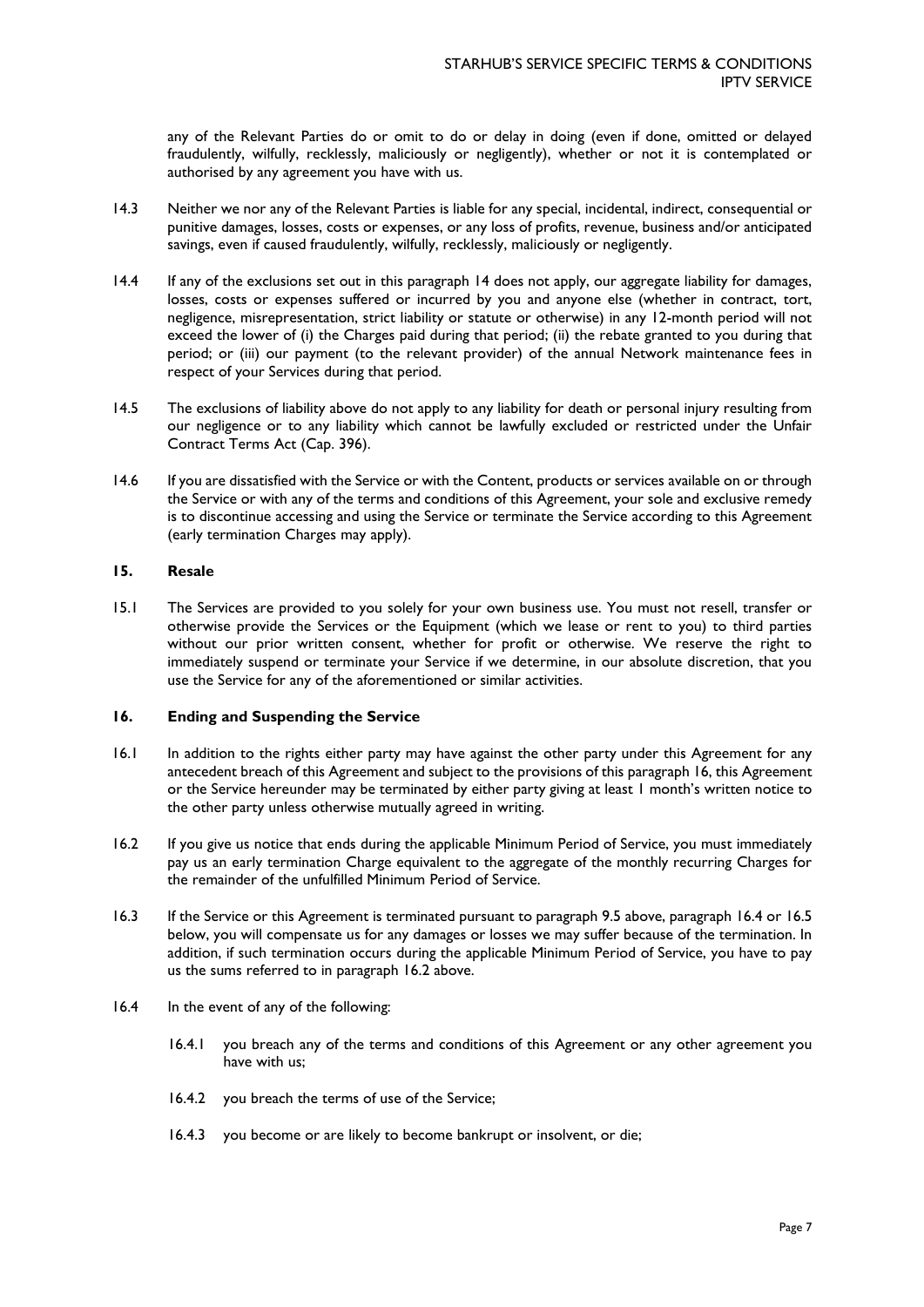- <span id="page-7-1"></span>16.4.4 you make any arrangement or composition with or assignment for the benefit of your creditors or go into either voluntary or compulsory liquidation or a receiver, trustee, judicial manager or administrator is appointed over any of your assets;
- <span id="page-7-4"></span>16.4.5 the equivalent of any of the events referred to in paragraphs [16.4.3](#page-6-3) and [16.4.4](#page-7-1) above under the laws of any relevant jurisdiction occurs to you;
- <span id="page-7-2"></span>16.4.6 you provide incorrect, false, inaccurate or incomplete information to us;
- <span id="page-7-5"></span>16.4.7 the requirements of any relevant regulatory authority result in us having to stop providing the Service or the Network connection, or to provide the Service or the Network connection in a manner which is unacceptable to us;
- <span id="page-7-6"></span>16.4.8 we believe you are likely to create imminent harm (such as interruption, disruption, congestion, signal leakage or any Unauthorised Act) to our Network or any third party's networks or systems or our provision of the Service, or to defraud us, or are likely to create imminent harm or harass or are abusive to our personnel;
- <span id="page-7-3"></span>16.4.9 the Premises or the building within which the Premises is located is or has been disconnected from the Network for any reason whatsoever; and/or
- <span id="page-7-7"></span>16.4.10 for any reason beyond our control (including loss of any licence, way-leave or easement, requirements of any governmental or regulatory authority or orders by the court and cessation or failure to deliver by a third party supplier) we are unable to provide the Service or the Network connection,

we may suspend or terminate all or any part of the Service or terminate this Agreement with 7 working days' notice (for paragraphs [16.4.1,](#page-6-4) [16.4.6](#page-7-2) and [16.4.9](#page-7-3) above) or with immediate effect (for paragraphs [16.4.2,](#page-6-5) [16.4.3,](#page-6-3) [16.4.4,](#page-7-1) [16.4.5,](#page-7-4) [16.4.7,](#page-7-5) [16.4.8](#page-7-6) and [16.4.10](#page-7-7) above) in each case without compensation to you, and without prejudice to our rights to damages for any antecedent breach by you of this Agreement. You may immediately contact our business helpdesk or our account manager to tell us why such suspension or termination should not occur. We will consider each case and where we deem appropriate, will not proceed with the suspension or termination of such account or take any other appropriate action where necessary.

- <span id="page-7-0"></span>16.5 If we suspect that you are using or allowing the Service/Network to be used for fraud, misconduct or any other illegal or improper purpose, we will refer this to the relevant authorities and comply with directions or guidelines issued by them without notice or reference to you.
- 16.6 If and when you make good any breach or default, we may restore any suspended or terminated Service and/or Network after you have paid for any reinstallation, restoration or re-connection Charges and reimbursed us for our reasonable costs in suspending or terminating the Service and/or Network.
- 16.7 If the Service/Network is terminated:
	- 16.7.1 all sums due, accruing due or payable to us in respect of the Service and Network and if applicable, the Equipment, up to the date of termination (including late payment Charges) will, upon the termination, become immediately due and payable to us;
	- 16.7.2 you must immediately return to us all Equipment which we have provided to you in respect of that Service and Network, in good condition. We will be entitled to charge you (i) all costs incurred in repossessing or acquiring replacement for any such Equipment which you have failed to return to us; and/or (ii) at our standard prescribed rates for acquiring a replacement for any Equipment which is returned to us in a damaged or defective condition; and
	- 16.7.3 the deposit will be refunded to you according to paragraph [7](#page-2-0) above.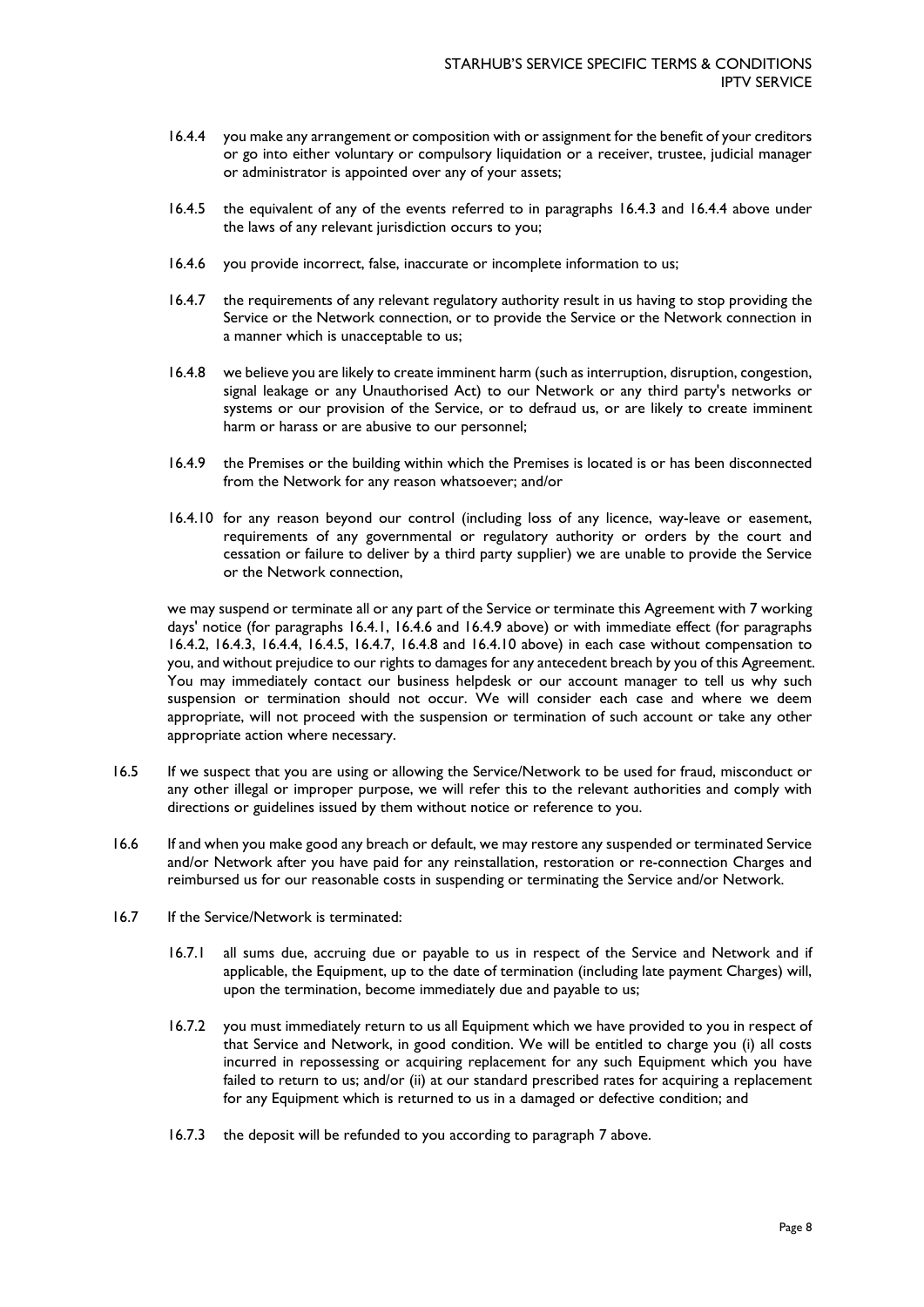- 16.8 In addition to paragraph 16.6 above, we reserve the right to charge you our prevailing reactivation Charges for restoring any suspended or terminated Service and/or Network. Restoration of any Service and/or Network is subject to our absolute discretion.
- 16.9 The termination of this Agreement will not affect any accrued rights or remedies of either party against the other party.

# **17. Other Legal Matters**

## 17.1 **Indemnity**

You must indemnify us, including our Affiliates, employees, directors and agents, in full against all claims, damages, losses, liabilities, costs, demands and actions resulting from your use of the Network and/or Service, your negligence, omission, act or breach of this Agreement.

### <span id="page-8-0"></span>17.2 **Proprietary Rights**

- 17.2.1 All Content contained in sponsor advertisements or presented to you through the Service by us, our advertisers, content or applications providers or other third parties, are protected by copyrights, trademarks, service marks, patents or other proprietary rights and laws. You agree that you are only permitted to use such Content as expressly authorised by us, the advertiser, the provider or third party in question.
- 17.2.2 You are not permitted to copy, reproduce, distribute, or create derivative works from Content referred to in paragraph [17.2.1](#page-8-0) without written authorisation from us, the advertiser, the provider or third party in question.

#### 17.3 **Transferring this Agreement**

You may not assign, novate or transfer any of your rights and/or obligations under this Agreement without our prior written consent. We may assign, novate and/or transfer all or part of our rights and/or obligations under this Agreement to any party and will give you notice of this.

### <span id="page-8-1"></span>17.4 **Changes to this Agreement**

- 17.4.1 We may from time to time change any of these Terms & Conditions and/or any other applicable terms and conditions for the Services you subscribe for. We may also from time to time withdraw, suspend, or change the Service and/or Network or any part thereof. Such changes will take effect from such date as we may determine. We will notify you of such changes through written notice, electronic mail, by posting on our website at www.starhub.com, or such other form as we may decide. The display of the revised terms and conditions on our website will constitute notice of the changes and your continued use of the Service will be taken as acceptance thereof.
- 17.4.2 We reserve the right to upgrade or make any changes to any part of the Network without notification to you. We do not guarantee that any part of your equipment or system shall be compatible with the upgraded or changed Network. We will, to the extent permitted by circumstances, take such measures as will minimise any inconvenience to you.
- 17.4.3 In addition to paragraph [17.4.1](#page-8-1) above, we may change the Service by amending, substituting or withdrawing any channel, programme or channels' grouping or package in such manner as we may determine at our absolute discretion. We may also revise the Charges for the Service from time to time.
- 17.4.4 For promotional offers of the Service, special terms and conditions may apply.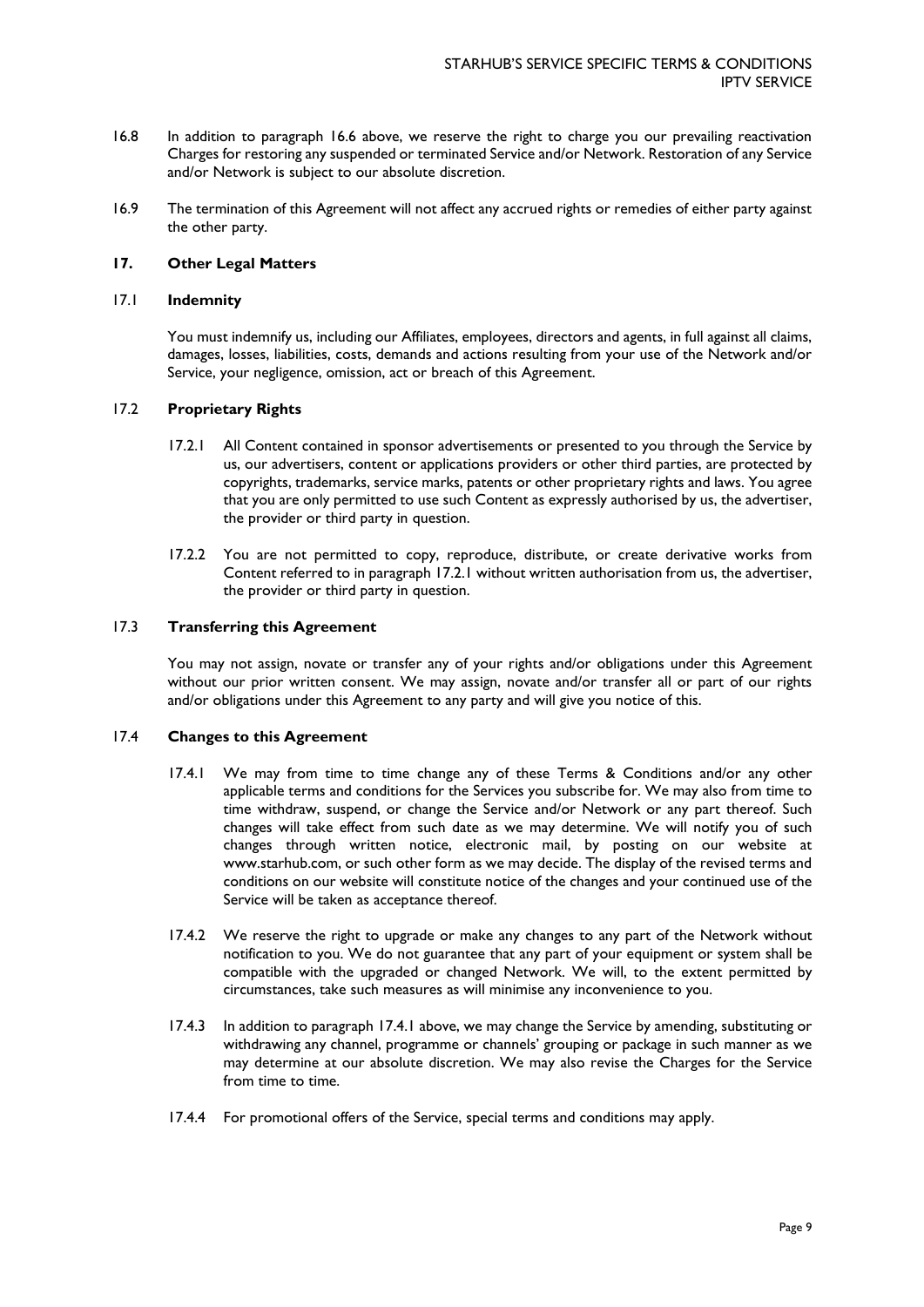#### 17.5 **Matters beyond our Control**

- 17.5.1 We will not be liable for any delay or failure in performance under this Agreement resulting from matters beyond our control. These include acts of God, requirements of any governmental or regulatory authority, war, national emergency, accident, fire, lightning, equipment failure, cyber-attacks (including any type of offensive manoeuvre that targets computer information systems, infrastructure, computer networks or personal computer devices), computer software or software malfunction (including due to malicious software programmes), interception of online communication, identity theft, electrical power failure, faults, interruption or disruption of the Network or the networks of other Service Providers or of your equipment or the equipment of any third party, riots, strikes, lock-outs, industrial disputes (whether or not involving our employees), epidemics of infectious diseases or acts of terrorism.
- 17.5.2 In addition, the Service may occasionally be affected by interference caused by objects beyond our control such as buildings, underpasses and weather conditions. When this happens, we will not be responsible for any interruption or disruption of the Service or if you cannot access or use the Service.

#### 17.6 **Communications**

Notices or bills to you under this Agreement will be deemed to be given if sent by post or email to your contact details in our records. If there is any change in these details, you must inform us immediately in writing.

#### 17.7 **No Waiver**

- 17.7.1 If we do not, or if we delay the exercise or enforcement of any of our rights under this Agreement, we will not be considered to have waived our rights, and our rights to fully exercise and enforce all our rights under this Agreement will not be affected.
- 17.7.2 Any waiver shall be in writing and signed by the waiving party. Where the waiver is given by us, it should also be copied to StarHub General Counsel.

#### 17.8 **Entire Agreement**

- 17.8.1 This Agreement contains the whole agreement between you and us with respect to the Service you subscribe for and there are no other agreements, understandings, promises, conditions or terms, oral or written, express or implied, including those you may issue, which govern the provision by us of the Service.
- 17.8.2 The provisions in this Agreement are in addition and without prejudice to any other rights that we may have over the Network or its use, whether granted by statute or otherwise.

#### 17.9 **Rights of Third Parties under this Agreement**

17.9.1 Save for our Affiliates, third parties cannot enforce this Agreement under the Contracts (Rights of Third Parties) Act (Cap. 53B), and the consent of any third party and/or our Affiliates is not required for our variation, rescission or termination of this Agreement.

### <span id="page-9-0"></span>17.10 **Meanings**

This paragraph [17.10](#page-9-0) sets out how certain words and phrases are used in this Agreement. Terms used but not defined in these Service Specific Terms & Conditions shall have the respective meanings given to them in the Business General Terms & Conditions.